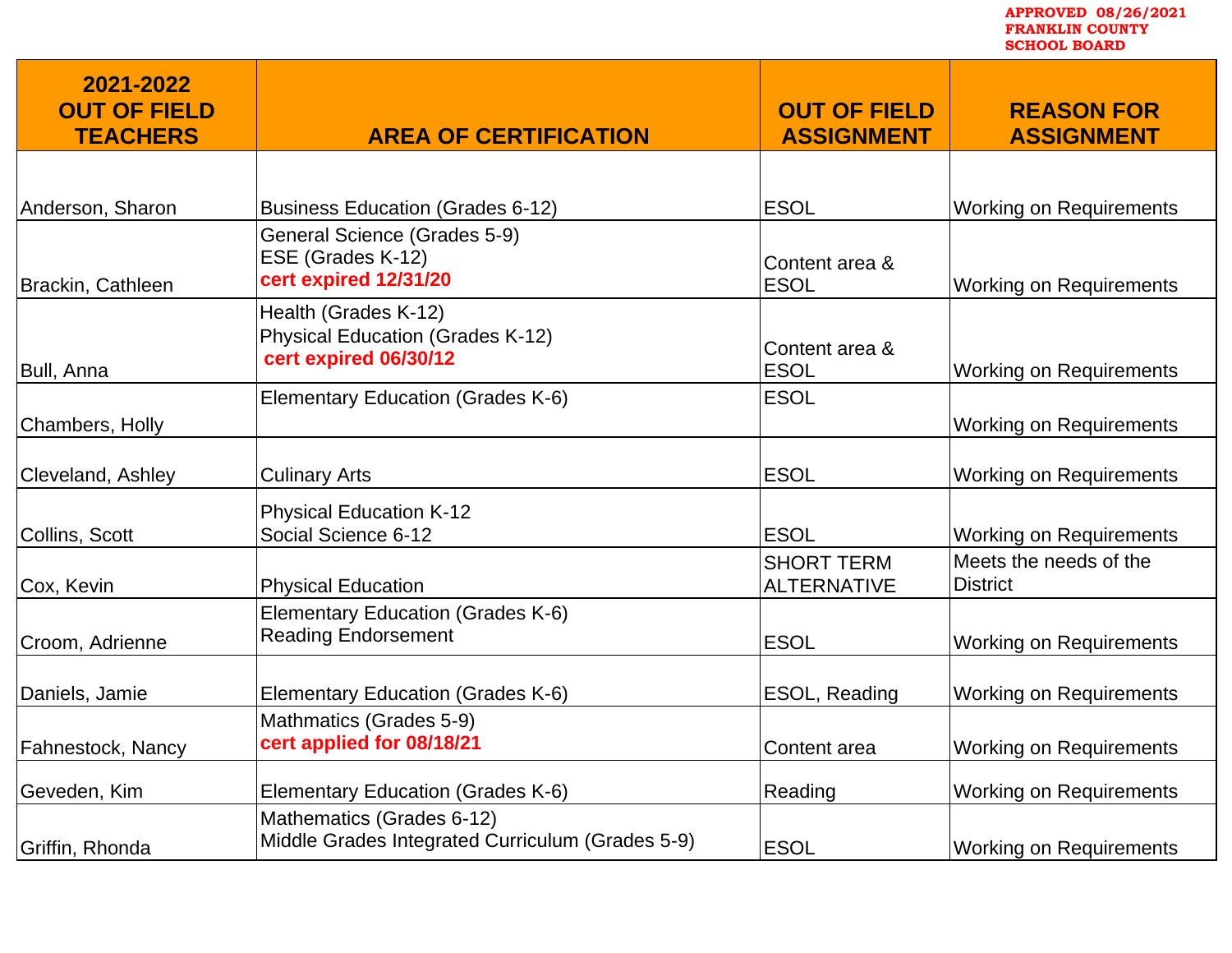| Hanks, Pamela          | Elementary Education (Grades K-6)<br><b>Preschool Education (Birth-Age 4)</b><br>Endorsement | Reading | <b>ESOL</b> | <b>Working on Requirements</b> |
|------------------------|----------------------------------------------------------------------------------------------|---------|-------------|--------------------------------|
| Harden, Ann (Majia)    | Elementary Education (Grades K-6)                                                            |         | Reading     | <b>Working on Requirements</b> |
| Hartness, Joanna Gayle | Elementary Education (Grades K-6)                                                            |         | Reading     | <b>Working on Requirements</b> |

| Hathcock, Kati Morgan<br>Jones Jr, Kelsey | English (Grades 6-12)<br><b>Physical Education (Grades K-12)</b><br>cert applied for 08/11/21 | Reading<br>Content Area &<br><b>ESOL</b> | <b>Working on Requirements</b><br><b>Working on Requirements</b> |
|-------------------------------------------|-----------------------------------------------------------------------------------------------|------------------------------------------|------------------------------------------------------------------|
| Keuchel, Andrea                           | <b>Elementary Education 1-6</b><br><b>Reading Endorsement</b><br>English 5-9                  | Content Area and<br><b>ESOL</b>          | <b>Working on Requirements</b>                                   |
| Klink, Tara                               | Earth Space Science 6-12<br><b>Athletic Coaching-PT</b>                                       | <b>ESOL</b>                              | Working on Requirements                                          |
| Luberto, Misty                            | Elementary Education (Grades 1-6)                                                             | Reading                                  | <b>Working on Requirements</b>                                   |
| Mathews, Julia                            | Mathematics (Grades 6-12)                                                                     | <b>ESOL</b>                              | <b>Working on Requirements</b>                                   |
| McCullough, William                       | ESE (Grades K-12)                                                                             | <b>LONG TERM</b><br><b>ALTERNATIVE</b>   | Meet the needs of the District                                   |
| McDaniel, Kendra                          | PE (grade K-12)                                                                               | <b>ESOL</b>                              | Working on requirement                                           |
| McIntyre, Katelynn                        | ESE (Grades K-12)<br><b>Reading Endorsement</b>                                               | <b>ESOL</b>                              | <b>Working on Requirements</b>                                   |
| Montalbano, Jake                          | <b>Physical Education (Grades K-12)</b><br>Elementary Education (Grades K-6)                  | Reading                                  | <b>Working on Requirements</b>                                   |
| Nichols, Angie                            | Elementary Education (Grades K-6)<br><b>Gifted Endorsement</b>                                | <b>ESOL &amp; Reading</b>                | <b>Working on Requirements</b>                                   |
| Nolen, James                              | English (Grades 6-12)<br>cert expired 06/30/21                                                | Content Area &<br>Reading                | Meets needs of the District<br><b>Working on Requirements</b>    |